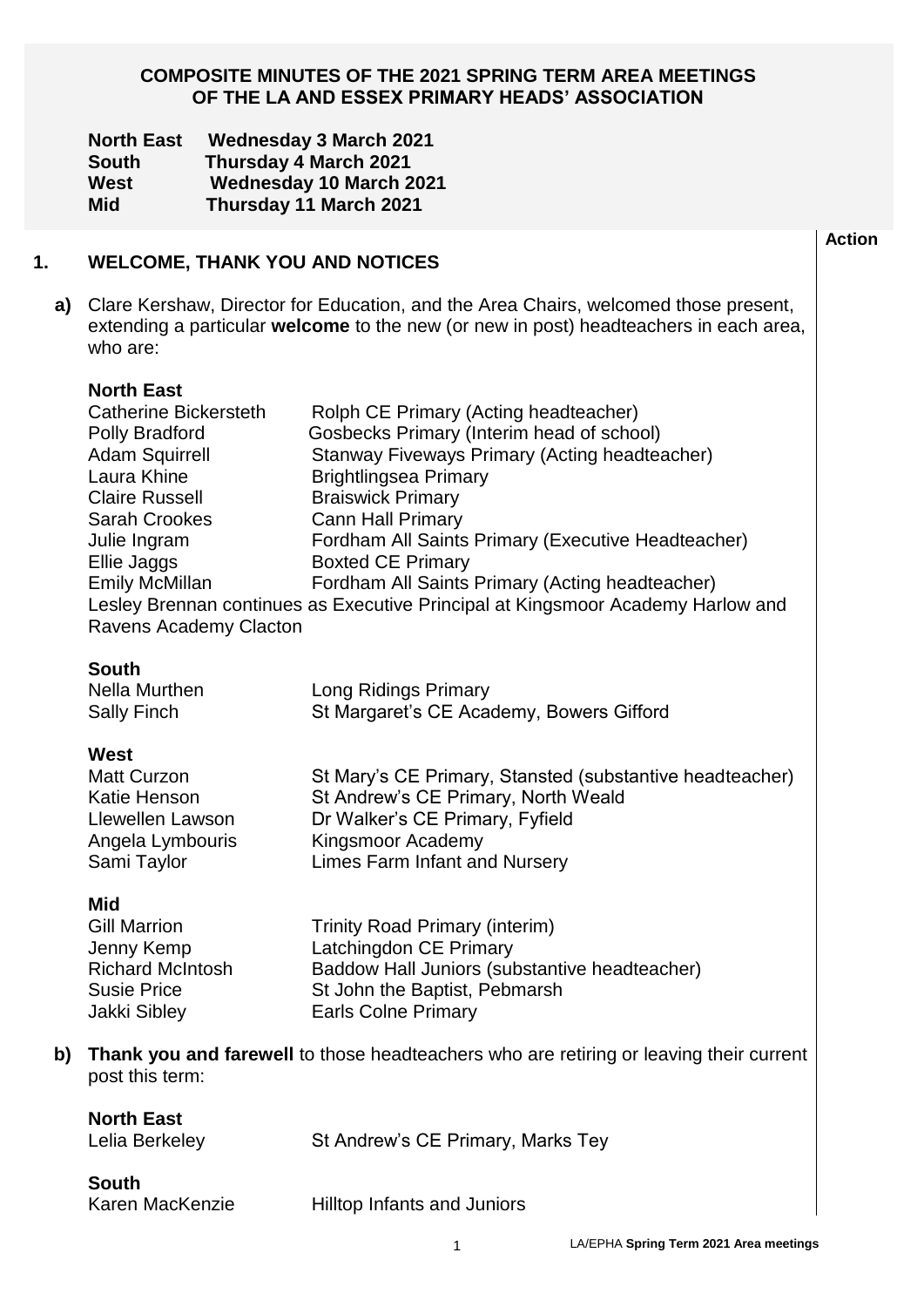| Peter Malcolm                     | <b>Rayleigh Primary</b>     |
|-----------------------------------|-----------------------------|
| West<br><b>Marios Solomonides</b> | Magna Carta Primary Academy |

**Mid**

Xanthe Glynn Southminster Primary Louise Venables Shalford Primary

**2. LOCAL AUTHORITY UPDATE Clare Kershaw Philippa Holliday** (North East meeting) **Lisa Fergus** (South meeting) **Nicola Woolf** (West Meeting) **Catherine Hutley** (Mid meeting)

> Clare acknowledged the extraordinary challenges that all headteachers are facing, and emphasised the support that is available from both the Local Authority and EPHA. She reflected that the last time these meetings were face to face was this time last year, and the pandemic was in its very early stages.

## **a) Covid 19 update**

Clare noted that we are all entering a new phase of the pandemic, with the forthcoming full reopening of schools on Monday  $8<sup>th</sup>$  March. The ECC press release can be found at Essex [prepares for return to schools and colleges -](https://www.essex.gov.uk/news/essex-prepares-for-return-to-schools-and-colleges) Essex County Council At the West and Mid meetings she reported that Primary School attendance on Monday was 97.1% and Special School attendance at 83%.

She reminded headteachers that EPHA had hosted a webcast on Monday 1<sup>st</sup> March, which had addressed a number of questions about the full return to school. The webcast can be accessed at [https://www.youtube.com/watch?v=8ltfbHAi\\_wk&feature=youtu.be](https://www.youtube.com/watch?v=8ltfbHAi_wk&feature=youtu.be)

Clare noted the introduction of home testing for families of school age children, but reminded heads that there is no expectation that primary age children will be tested. There may be some hesitancy from households that are concerned about having to self-isolate if an asymptomatic family member is found to be Covid-19 positive, but Clare noted that there is financial support available in this situation. <https://www.essex.gov.uk/support-if-you-are-self-isolating>

A letter for parents about the introduction of home testing was sent out with the School Comms email on Wednesday 3rd March.

As result of the expanded numbers of school staff and secondary age pupils being tested across the school system, the LA has set up a registration system to support the process. They acknowledge the administrative burden that this places on schools and colleges, who are asked to manage the process.

The aim for the digital system has been to remove the need for schools and colleges to manually log the information set out in the DFE requirements and to provide additional functionality that they feel will support with managing any potential COVID19 cases. The LA has been working with Wonde to deliver the system as they have received good feedback about their system previously and they know that the majority of schools are already set-up to use them.

The initial phase of the roll-out of this system will be Secondary schools, colleges and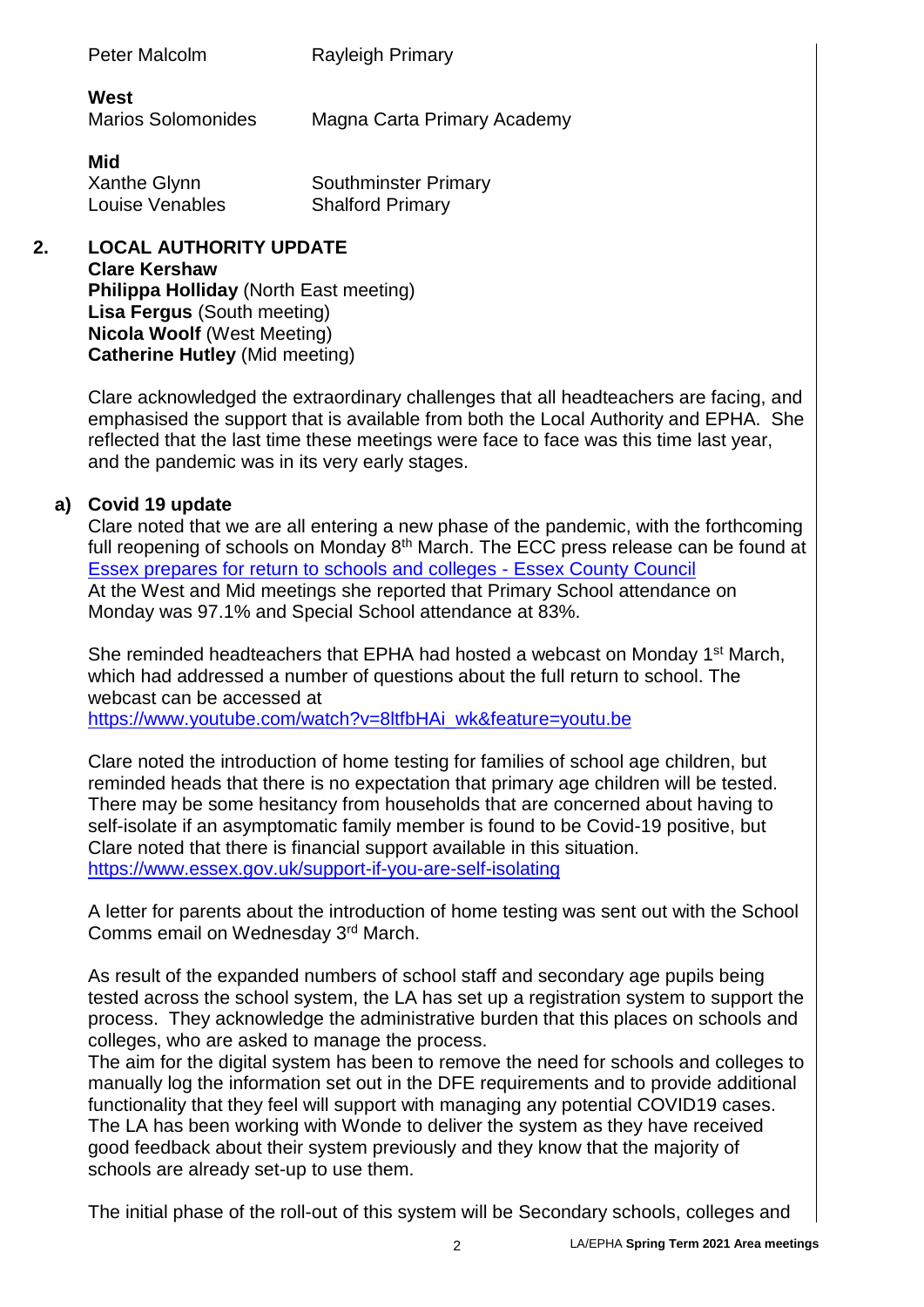special schools – due to the volume of people testing at these settings. The system will be made available for primary schools very shortly after. There will be no cost to schools.

Clare noted that she has received a number of questions from schools about foreign families who moved to their home country during the pandemic, and are now finding it difficult to return. She noted that it is discretionary for schools to decide whether they continue to offer remote learning to these pupils.

A number of questions were asked about the resumption of after-school clubs, and it was agreed that confirmatory advice will be sent out by School Comms before the end of term.

## **b) Essex Education Recovery Taskforce**

The Essex recovery taskforce was being formed before the announcement by Central Government of the national recovery taskforce, being headed up by Sir Kevan Collins. The Essex group will work in alignment with national plans, but focused on the specific needs for Essex schools. The work is intended to support schools, not to intervene or interfere with recovery. Clare noted that the impact of the first lockdown, in the summer term, did not appear to have major effects on pupils, either educationally or emotionally, but she and others are less confident about the impact of the latest restrictions. Schools are re-establishing their educational provision in this context. Funding has been made available from ECC reserves: £1 million for the recovery taskforce strategy; £.5 m for emotional health and wellbeing; and an extension to the Holiday Activities Fund, which currently is available for children and young people eligible for free school meals (any funding unspent for this purpose will be available for the recovery fund).

The purpose of the taskforce is:

- To work with education leaders and other professionals to assess the impact of pandemic (especially the second lockdown) on all pupils and agree what additional support is required.
- To champion and lead on the recovery of all children across the county
- To lobby on national education matters
- To co-ordinate existing strategies including partnerships, disadvantage, inclusion and align with individual school catch up programmes and other initiatives such as a holiday activities fund.

A small working group will work with the Chair on the terms of reference and the aim is to establish the Taskforce from the summer term. An advert for the independent chair can be found on the Working for Essex website [www.workingforessex.com/apply/education-recovery-task-force-board-chair-1003](https://eur02.safelinks.protection.outlook.com/?url=http%3A%2F%2Fwww.workingforessex.com%2Fapply%2Feducation-recovery-task-force-board-chair-1003&data=04%7C01%7C%7C060c78acae4a4197f8f808d8e52c7d3f%7Ca8b4324f155c4215a0f17ed8cc9a992f%7C0%7C0%7C637511327805807757%7CUnknown%7CTWFpbGZsb3d8eyJWIjoiMC4wLjAwMDAiLCJQIjoiV2luMzIiLCJBTiI6Ik1haWwiLCJXVCI6Mn0%3D%7C1000&sdata=2OSAHdsUUKAPVqYsCcZI6w2zIjZEGFfFtsxYKYYFtC8%3D&reserved=0)

The Essex Education Recovery plan will consider what children and young people have missed out on during the pandemic, but will also take into account and build on some of the positive aspects that have emerged, such as the much improved and developed use of technology. For some pupils, remote learning has been of benefit, and it will be important to retain the positive impact of the support during the year.

The Local Authority will use a partnership approach, championing the recovery of children and young people. One headteacher (Mid meeting) stressed the importance of involving the health service in the recovery plan; in her experience the impact of the lockdown and restrictions has been on the physical health and wellbeing of children, and there are limited services available to support schools. In addition, she noted that rural schools are particularly affected due to a lack of local services for children and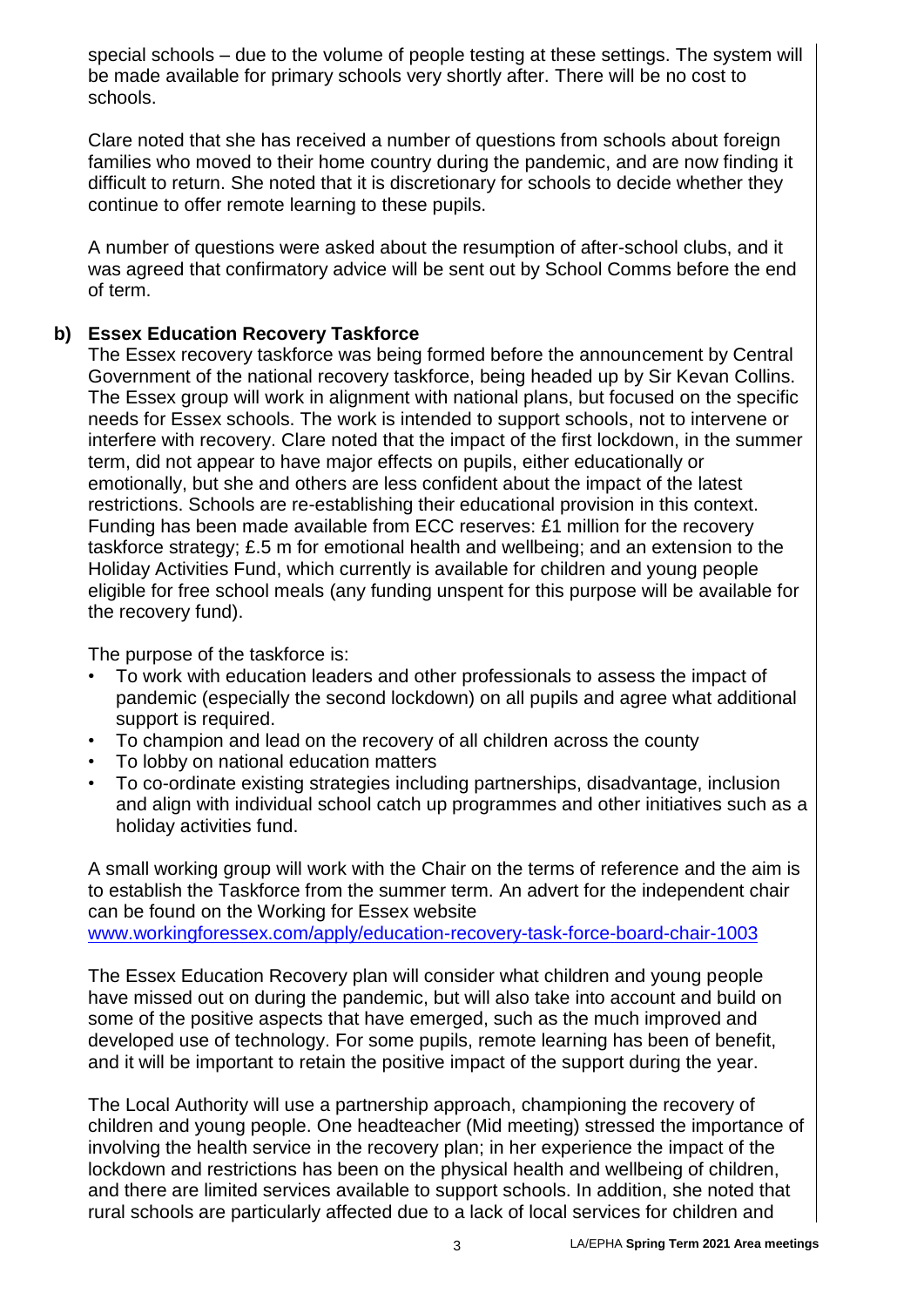# families.

Clare was asked her opinion about the reinstatement of routine Ofsted inspections, which will begin again in the summer term. It was argued that the 2019 framework, focused on the curriculum and Deep Dives, is not currently appropriate and fit for purpose. Clare confirmed that the LA is talking to Ofsted leaders about the reintroduction of routine inspection, and will report back when any more information is known about what these will look like. In the meantime, she reminded headteachers that if any school gets the Ofsted call, they will be on hand to support. She is hoping that Ofsted will be sensitive and sympathetic to schools, understanding the challenges that have been faced by everyone over the last year. At the Mid meeting a headteacher, who is an inspector, explained that pilot inspections are currently being planned and training is being organised for Ofsted Inspectors to ensure they are up to speed. EPHA has organised a webcast with Michelle Winter, Senior HMI, to discuss the return of routine inspection, on Monday 19<sup>th</sup> April at 2.00 pm.

# **c) How do the Essex strategies link together – the Overarching Education Strategy**

**Inclusion** *Supporting, driving and enabling whole school inclusive practice. Underpinned by a nonlabelling approach.* **Inclusion Framework Disadvantage Strategy Ordinarily available SEND strategy Links to EY, TPP and Preparing for Adulthood Excellence Sufficiency & Sustainability** *Sufficient, high quality, sustainable education places for Essex children and young people underpinned by a network of School Partnerships which are accelerators of school improvement.* **Education School Partnerships Strategy Early Years Strategy Sustainable Schools strategy Supporting Schools, Enabling Success Sufficiency Strategy Workforce Development and Wellbeing** *A thriving leadership, teaching and governance system, which delivers high quality teaching and learning underpinned by informal and formal continuing professional development.* **Recruitment and Retention Teaching School Hubs Trauma Perceptive Practice Headteacher Wellbeing Link to** 

**Partnerships**

Inclusion is the key priority for the Local Authority, and along with these additional areas are the focus going forward. Clare recognised the inevitable focus on Covid management and recovery at the current time, but noted that these strategies will be there to support school leaders when they are ready and able to engage.

## **d) Commissioning therapy services in Essex**

Kate Martin, who leads on this project, was welcomed to the meeting. She explained that this is an Essex-wide approach, working with:

1 Local Authority

- 5 Clinical Commissioning Groups
- 5 Providers

Project Aim: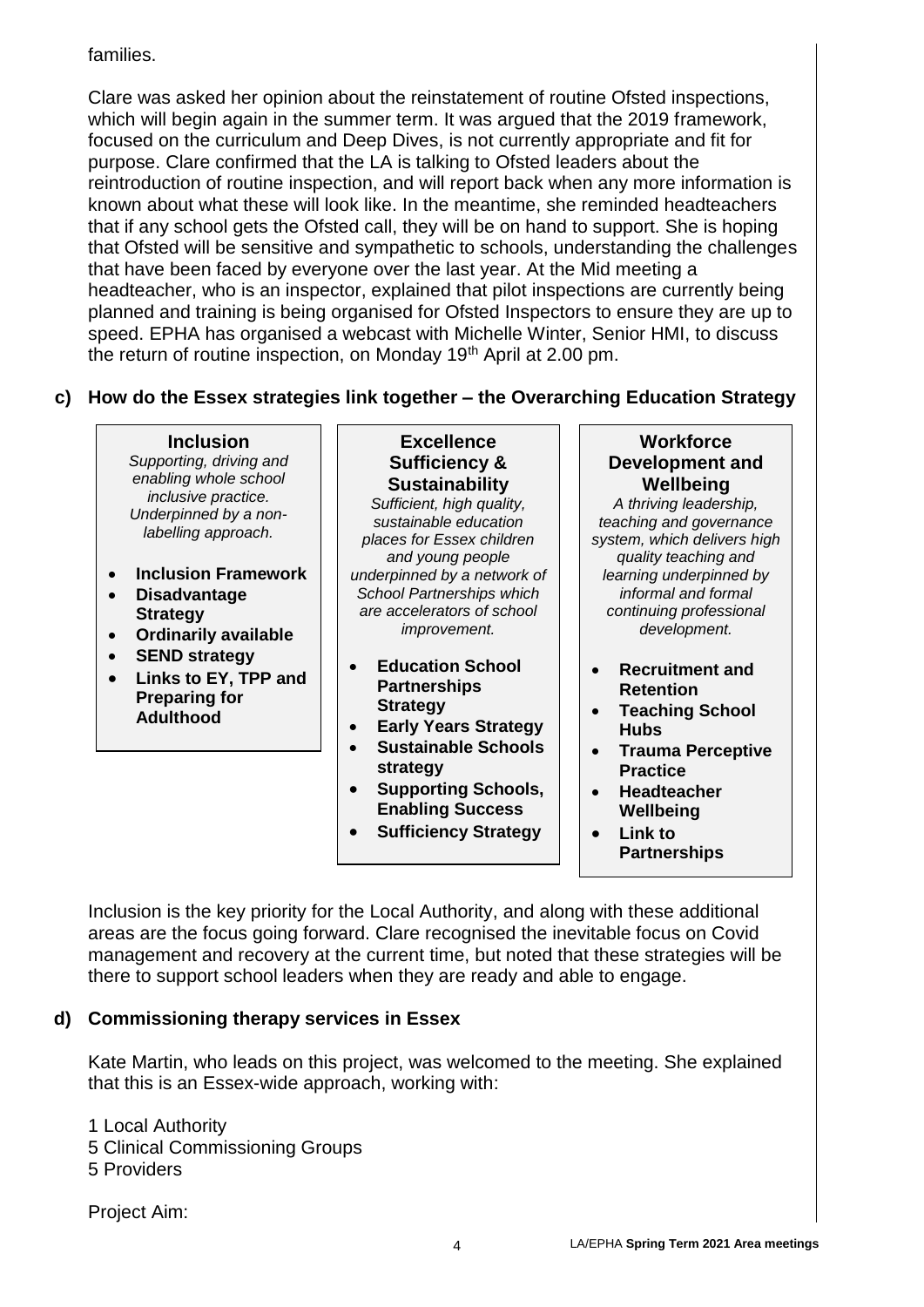- To better understand the therapy needs of our children and young people and the systems of health, education and care that surround them.
- To inform a model for the future that ensures the right support is available across the local area, at the right time and that it is delivered by the right people, in the right numbers and with the right skills to support our children and young people.

## Key drivers

- Identified as a specific area of weakness in the Written Statement of Action.
- Delivery is fragmented, inequitable and inconsistent.
- Fails to support the outcomes for our children and young people.
- Families are confused and dissatisfied.

Timescales (Covid dependant)

- Initial Mapping of 'As Is Provision' Spring/Summer 2021
- Option Development and Consultation Late Summer 2021
- Business Cases and Governance across all Partners Aut 2021
- Specification/Service Development & Implementation 2022/2023

## Progress so far

- Working with Marie Gascoigne and Better Communication CIC to develop a 'Balanced System' for Essex [The Balanced System](https://www.thebalancedsystem.org/)
- Mapping of Health Services underway with all Health Providers
- Central web site being developed to support engagement and further Communications with Schools, and families.

Kate explained that she will be asking schools to input to the website, to build up a map of the therapies available across Essex, including private providers.

Contact kate.martin@essex.gov.uk

#### **3. TEACHING SCHOOL HUB SUPPORT**

## **a) ALPHA Teaching School Hub**

Designated Area –EENEL 2 -Colchester, Tendring, Ipswich & Babergh

Willa Jackson Associate Principal, Colchester County High School for Girls Strategic Lead for NEETSA North East Essex Teaching School Alliance [wjackson@cchsg.com](mailto:wjackson@cchsg.com)

## Key areas of TSH Remit

1. ITT -provide a centre of excellence for teacher training and professional development, working in collaboration with other schools and partnerships in the Colchester and Tendring areas, as well as Ipswich and Babergh in Suffolk 2.ECF -play a lead role in the delivery of the Early Career Framework and become an Appropriate Body for NQT Induction –working with Essex as AB in this area. 3.NPQs -deliver the new specialist national professional and leadership qualifications for classroom teachers and school leaders

4.CPD –develop high quality programmes meeting local area needs working in partnership with subject specialist hubs.

## **Early Career framework from September 2021**

*A blended learning approach to becoming a teacher, over 2 years including Face-2- Face/ online and series of CPD modules, coordinated by Teaching Hub and supported*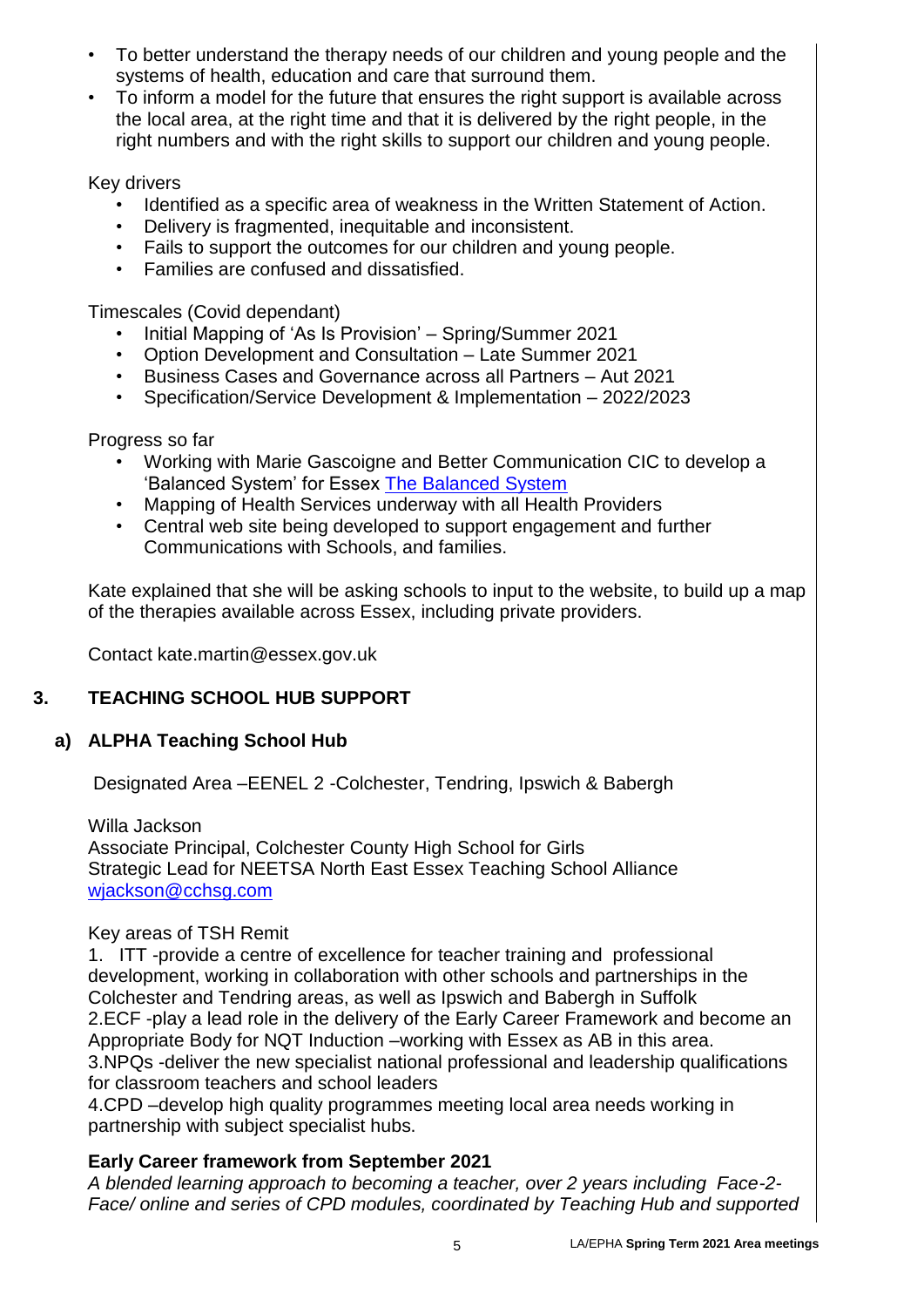*through allocation of an ECT mentor*

- 5 themed areas linked to the Teachers' Standards
- 'Learn that' and 'learn how to' statements for each theme
- Developed by a group of education experts and independently reviewed by the EEF to ensure it is evidence-based
- The DfE have commissioned national organisations to develop training materials that meets the learning areas stated in the ECF
- ECF providers will work with/train local facilitators (e.g. Teaching School Hubs) to deliver the training
- Parallel training for mentors to understand ECF and take on an 'instructional coaching' role

## **There are 3 approaches schools can choose from to enable the delivery of an early career framework-based induction**

Schools must register their ECTs with an Appropriate Body, separately to an ECF programme. Essex County Council, along with other providers, will continue to be an Appropriate Body.

# **1. A funded provider led programme**

•Schools can choose one of 6 providers, through a Teaching School Hub, accredited by the Department for Education who will design and deliver a programme of face-toface and online training to early career teachers

# **2. Schools deliver their own training using DfE-accredited materials and resources**

•Schools use freely available DfE-accredited materials, which includes ready to use materials and resources for new teachers and mentors, to deliver their own early career teacher and mentor support.

•These materials have been accredited by the Department for Education and quality assured by the Education Endowment Foundation

# **3. Schools design and deliver their own early career framework-based induction**

•Schools can design and deliver their own 2-year induction programme for early career teachers based on the early career framework

# **Funding for national roll-out**

•All state funded schools offering statutory induction will receive additional funding to deliver the Early Career Framework reforms. The funding will cover % release time and 20 hours' of ECT mentor time in Year 2

# **NPQs –new national programme**

TS Hub will work with a national provider to deliver the NPQs in their Hub area DfE commissioned National Providers due to be announced later in March Includes training of local facilitators to assist delivery 6 new programmes from September 2021

•Executive Leadership

•Headship

•Senior Leadership

- •Leading Behaviour & Culture
- •Leading Teacher Development

•Leading Teaching

# **CPD Programmes**

 Co-ordinated CPD programme to meet area needs and respond to LA and Government Initiatives e.g. Essex Addressing Educational Disadvantage, SEND,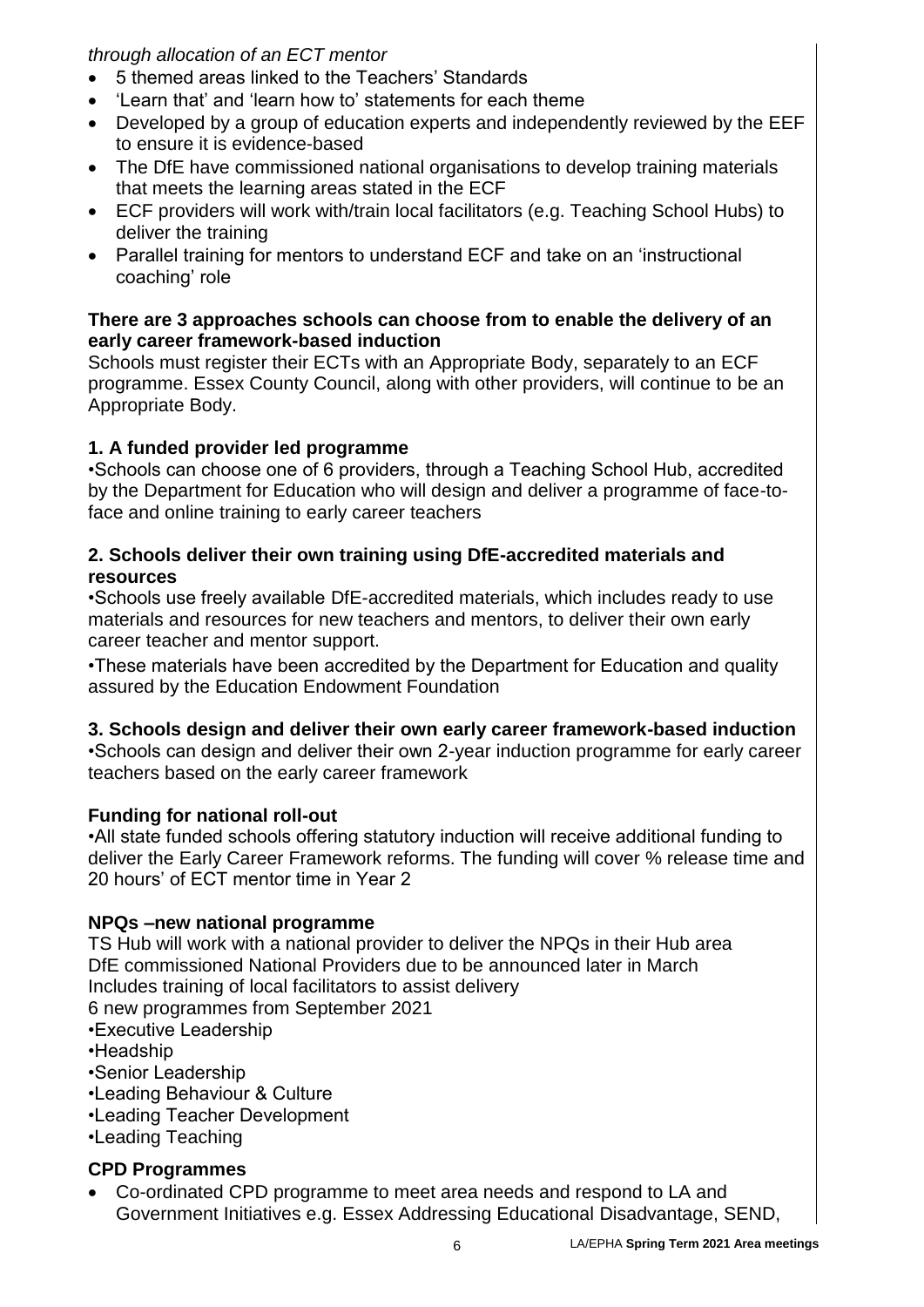Equality & Diversity, Supporting mental health & wellbeing

- Share existing effective and impactful CPD programmes more widely
- Work with and signpost Maths, English and Computing Hubs and Science Learning Partnership
- Work with Research Schools and Education Endowment Foundation to share research based initiatives and innovation projects
- Continue to develop and share 'Excellence in Governance' through network events, discussion groups and specific support

## **Initial Teacher Training**

•Colchester Teacher Training Consortium –'Outstanding Provider' •Work with NETT, ESSEX ITT, Teach First and other providers to market and recruit high quality trainees for NE Essex area

•Develop existing collaborative partnerships for example sharing research, strategies, practice and resources regarding ITT Core Content Framework and focus on subject mastery.

## **b) Chafford Hundred Teaching School Hub**

Designated Area – Southend, South Essex And Thurrock

Lead School: Harris Academy Chafford Hundred Designation: East of England and North East London Director: Mark Beyer-Woodgate Essex RM16 6SA February 2021 <https://www.harrischaffordhundred.org.uk/1147/welcome-to-the-teaching-school-hub>

## **Vision Statement 2020-21**

As a leading school in the Harris Federation we believe in excellence, every day, for every child. To achieve this aim, the Chafford Hundred Teaching School Hub will work closely with the Department for Education to deliver on the golden thread of professional development for all the schools in our designated area of Southend, South Essex And Thurrock.

Evidence informed practice\* tells us that that the quality of teaching is the single biggest variable in student achievement, outside the students themselves, and it is also the variable most susceptible to the impact of good or poor leadership. We will use our influence and resources to build and sustain a growth environment for the region, that provides the very best in initial teacher training, newly qualified teacher induction, early career support and CPD pathways to retain and develop expertise for the entire workforce including national professional qualifications for school leaders, headteachers and executive leaders in multi-academy trusts.

Our vision is to strengthen school improvement through effective partnerships across every school in our region. We believe in system-led change, led by schools for schools. Our strategy is to simplify access to high-quality ITT, AB, ECF and NPQ providers and increase school engagement with Curriculum Hubs, Research Schools and the EEF. Our position as a hub, will enable us to deliver new opportunities at scale for the whole region, whilst sustaining a local focus on our local needs. It is our ambition for all teachers and leaders to be able to receive centralized support from the Teaching School Hub at any point in their career.

Our success will be measured by our schools and pupils that succeed. By investing in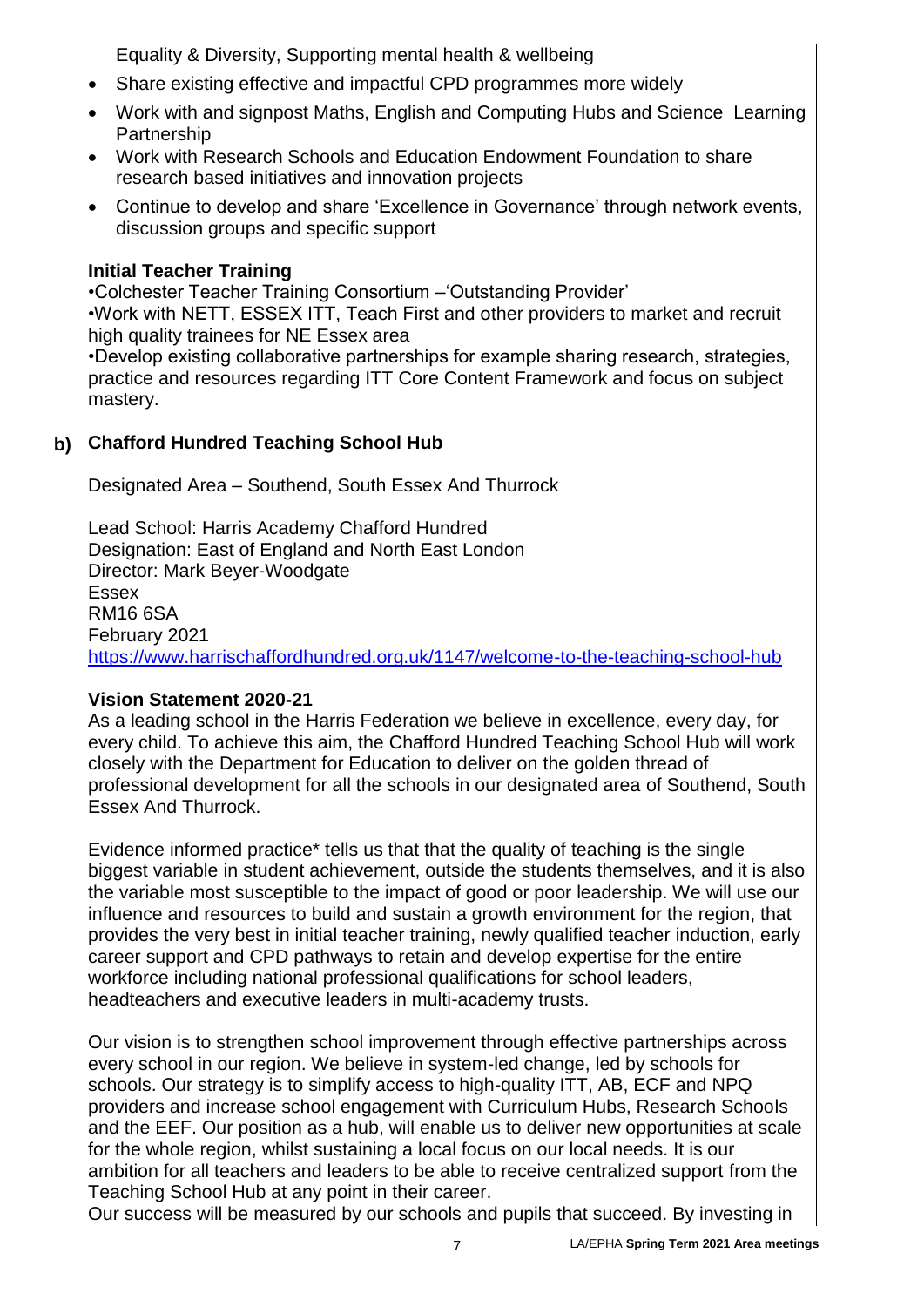our people and making informed choices, we hope that they will learn and live well.

| <b>LAD</b>          | Geography-<br>km <sup>2</sup> | <b>Population</b> | <b>Borough</b>            |
|---------------------|-------------------------------|-------------------|---------------------------|
| <b>Basildon</b>     | 110 $km2$                     | 107, 123          | Urban/Rural               |
| <b>Brentwood</b>    | 153.1 $km^2$                  | 54, 885           | <b>Rural Districts</b>    |
| <b>Castle Point</b> | 45.08 $km^2$                  | 86,608            | Canvey Island             |
| Maldon              | 358.8 $km^2$                  | 64, 425           | <b>Blackwater Estuary</b> |
| Rochford            | 169.5 $km^2$                  | 86, 981           | Coastal                   |
| Southend            | 41.76 $km^2$                  | 183, 125          | Coastal                   |
| <b>Thurrock</b>     | 170 $km2$                     | 174, 341          | <b>Thames Gateway</b>     |
| <b>Total</b>        | 1,048.24 $km2$                | 757,578           |                           |

# **Detail and Context**

#### **Scale and Reach**

**Total Number of Schools – 275 (Aug 2020**

| <b>LAD</b>          | <b>PR</b><br>U | All<br><b>Thr</b><br>ou<br>gh | <b>Primary</b> |                     | y               | <b>Secondar</b> | <b>Special</b> | EY<br><b>Nursery</b> | <b>Total</b> |
|---------------------|----------------|-------------------------------|----------------|---------------------|-----------------|-----------------|----------------|----------------------|--------------|
|                     |                |                               | No.            | $\frac{9}{6}$<br>LA | <b>No</b><br>×. | %<br>LA         |                |                      |              |
| <b>Basildon</b>     | 1              | $\mathbf 0$                   | 47             | 45%                 | 9               | 22%             | $\overline{2}$ | 21                   | 80           |
| <b>Brentwood</b>    | $\mathbf 0$    | $\mathbf 0$                   | 24             | 79%                 | $6\phantom{1}$  | 0%              | $\overline{2}$ | $\mathbf 0$          | 32           |
| <b>Castle Point</b> | $\mathbf 0$    | $\mathbf 0$                   | 21             | 10%                 | 5               | 0%              | $\overline{2}$ | 11                   | 39           |
| <b>Maldon</b>       | 1              | $\overline{0}$                | 21             | 52%                 | 5               | 0%              | $\mathbf 0$    | $\mathbf 0$          | 27           |
| <b>Rochford</b>     | 1              | $\mathbf 0$                   | 22             | 27%                 | $\overline{4}$  | $0\%$           | $\mathbf 0$    | 5                    | 32           |
| <b>Southend</b>     | 2              | $\mathbf 1$                   | 33             | 36%                 | 12              | 0%              | 5              | 17                   | 69           |
| <b>Thurrock</b>     | 1              | $\overline{0}$                | 39             | 1%                  | 10              | 1%              | $\overline{2}$ | 27                   | 79           |
| <b>Total</b>        | 6              | (1)                           | 207            |                     | 51              |                 | 13             | (81)                 | 275          |

## **TSH priorities**

2020-21

1) Raise awareness of the TSH, through regular and effective communication with all stakeholders, uniting regional schools, through the golden thread of teacher and leader development.

2) To build and sustain a growth environment where schools can retain and develop expertise in quality-first teaching and evidence-informed practice.

3) To strengthen and simplify system leadership by providing access to and delivery of high-quality CPD that meets local needs.

January – March

- Recruiting for TSH Strategic Management and Administrative roles,
- Restructuring Cluster Lead Delivery Model
- PPR Training for NLEs inline with original School Improvement KPIs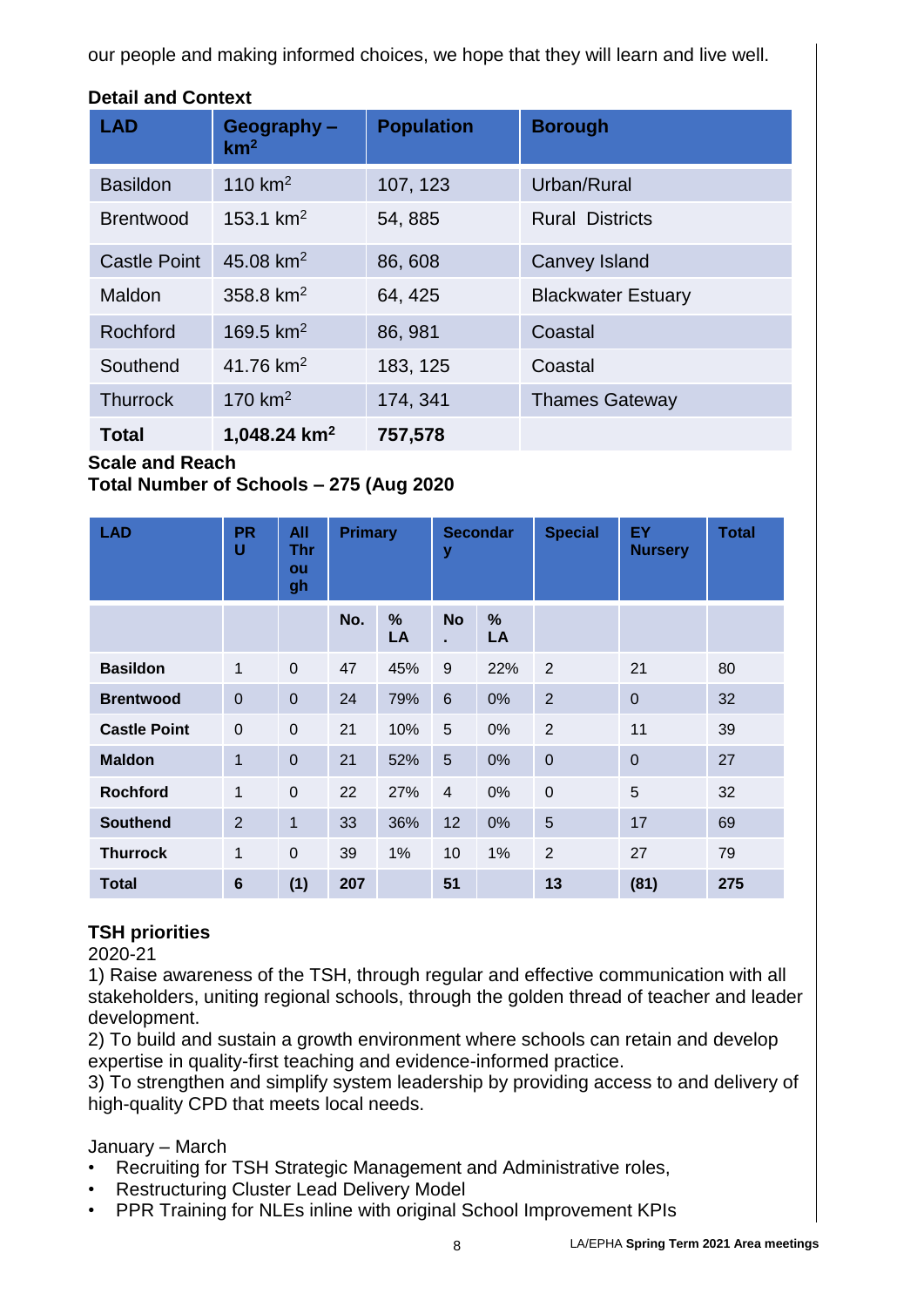- Capacity Building of Facilitators for DfE Approved Programmes (i.e. Olevi) April – August
- DfE Data returns on ITT, AB, ECF, CPD, NPQ, Curriculum Hubs, DfE programmes, EEF
- School Recovery Offer, Remote Teaching
- Recruiting schools for the expansion of the early roll-out of the ECF
- Revised KPIs led to funding redirected to training ECF facilitators,
- EENEL 6 restructure loss Chelmsford, addition of Brentwood

# September – December

- Teaching School Hub Launch, New TSH Director, Strategic Lead, TSH School **Bulletin**
- Teaching School Hub Governance, Collaboration with Teaching School Council and RSC
- Joint ITT Network and Events Saffron Teaching School Hub, Membership of Regional ITTAG
- Appropriate Body Status, Collaboration with Local Authorities: Essex, Southend, **Thurrock**
- Delivery and Quality Assurance of Early Career Framework Programme,
- Partnership consultation on SLAs with expertise from legacy TSAs
- Capacity Building with Curriculum Hub Specialists and Research Schools Evidence Leads

# **Reminders for Essex Primary Heads**

- 1) Data Return This half-term we will be working with the RSC to collect data from all schools in the Hub area to hear directly from you how you want to get involved with the TSH and improve efficient communications. *Individual relationships matter.*
- 2) Evidence Leads in Education This half-term we will be identifying staff with you across our region to be designated as ELEs to lead on evidence-informed professional development, improve practice and raise attainment for all pupil groups. *Research matters.*
- 3) Alongside Essex LA we will be your only other local Appropriate Body If you are getting services from Essex, we will be working with the LA to integrate this with our ECF offer. If you are currently accessing an AB through another TSA , we are pleased to report that we will be commissioning partners to continue this legacy under our new combined AB+ECF offer. *Partnerships matter.*
- 4) As a governor for the Venn Essex Maths Curriculum Hub, I am also championing their excellent work in the region and we would like to see more engagement from schools in our region, especially those that are currently underrepresented. [https://vennessexmathshub.co.uk](https://vennessexmathshub.co.uk/)

Natalie Banthorpe: [mrsbanthorpe@stthomasmores.co.uk](mailto:mrsbanthorpe@stthomasmores.co.uk)

5) Cultural Capital is a core function of all school curriculums and now is the right time to be connecting with Royal Opera House Bridge and Arts Council England to lead this area in your school. We are looking to appoint Cultural Champions in all schools in our Hub region, along with Leaders in Cultural Learning and Cultural Governors.

Roxie Curry: [roxie.curry@roh.org.uk](mailto:roxie.curry@roh.org.uk) [https://www.roh.org.uk/learning/learning-in-thurrock/thurrock-trailblazer/cultural](https://www.roh.org.uk/learning/learning-in-thurrock/thurrock-trailblazer/cultural-champions)[champions](https://www.roh.org.uk/learning/learning-in-thurrock/thurrock-trailblazer/cultural-champions)

# **c) SAFFRON Teaching School Hub**

Designated Area – The Hub covers the Essex local authority districts of Braintree, Chelmsford, Epping Forest, Harlow and Uttlesford with 256 primary, secondary and special schools.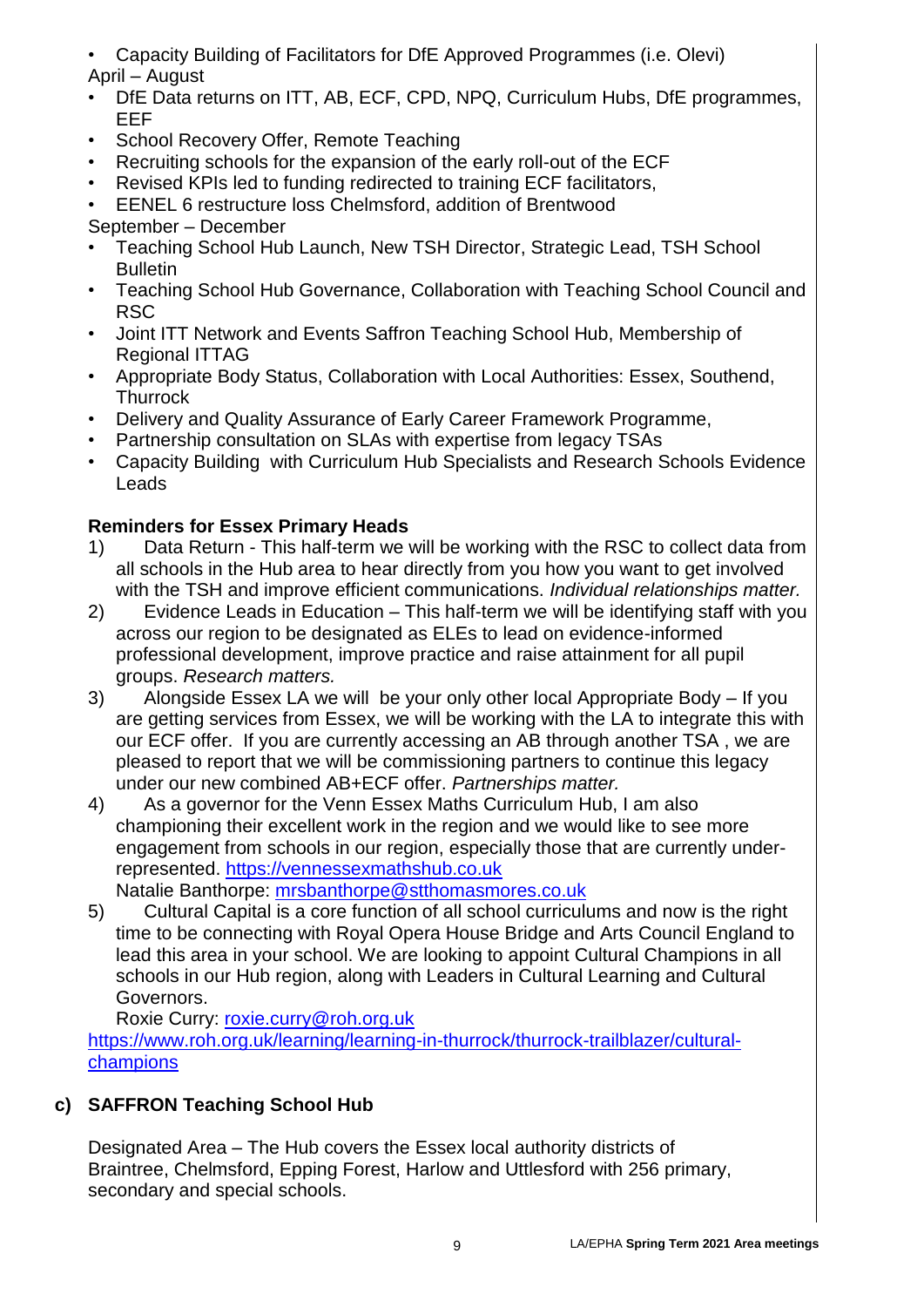Angela Cass, Director of West Essex TSA representing Saffron Teaching School Hub [angela.cass@efspt.org](mailto:angela.cass@efspt.org) or Doug Brechin, Director of the Saffron Teaching School Hub via [dbrechin@swchs.net](mailto:dbrechin@swchs.net) [www.saffronteachingschoolhub.net](http://www.saffronteachingschoolhub.net/)

Angela gave an overview of the Early Career Framework national roll out

The NQT year is changing – it's becoming two years.

- Surveys show that by one in six new teachers leave the profession after only one year; one in three have left within five years of qualifying.
- The learning curve is steepest during the early years of teaching so the plan is to provide improved support for **Early Career Teachers (ECTs).**
- The DfE references the training that is undertaken in other 'esteemed professions' (e.g. medicine and law) and the support that those seeking a career in those areas receive in order to become a professional.

# **Changes to statutory induction arrangements from September 2021**

ECTs will undertake 2 years of extended support and training, supported by the Appropriate Body and HT.

ECTs in their second year of teaching will be entitled to 5% of time away from the classroom.

ECTS who have started but not completed induction on 1 September 2021 will have until September 2023 to complete a one-year induction period. After this point, these teachers will still be able to complete induction, but will need to complete a full 2-year period.

Qualified Teacher Status (QTS) will continue to be awarded:

- at the end of Initial Teacher Training
- before the start of statutory induction (minus assessment only route exemptions)

# **Delivery of the ECF**

All early career teachers will access a programme of training based on the Early Career Framework. Every Head Teacher and Appropriate Body providing statutory induction will need to ensure they meet these new requirements.

There will be 3 approaches available to enable the delivery of an Early Career Framework-based induction. The approaches are:

- 1. a funded provider-led programme offering high-quality training for early career teachers and their mentors alongside the professional development materials
- 2. schools drawing on the content of the [high-quality professional development](https://www.early-career-framework.education.gov.uk/)  [materials](https://www.early-career-framework.education.gov.uk/) to deliver their own early career teacher and mentor support
- 3. schools designing and delivering their own Early Career Framework-based induction programme, based on the [Early Career Framework](https://www.gov.uk/government/publications/early-career-framework)

Action: Decide on your delivery model for an Early Career Framework-based training programme. Note: approaches 2 and 3 are validated by the Appropriate Body

There are 5 key elements to the ECF:

- 1. 2 years of new, funded, high quality training for ECTs and mentors
- 2. freely available [high quality development materials](https://www.early-career-framework.education.gov.uk/) based on the early career framework
- 3. additional funding for 5% time away from the classroom for teachers in their second year
- 4. a dedicated mentor and support for these mentors
- 5. funding to cover mentors' time with the mentee in the second year of teaching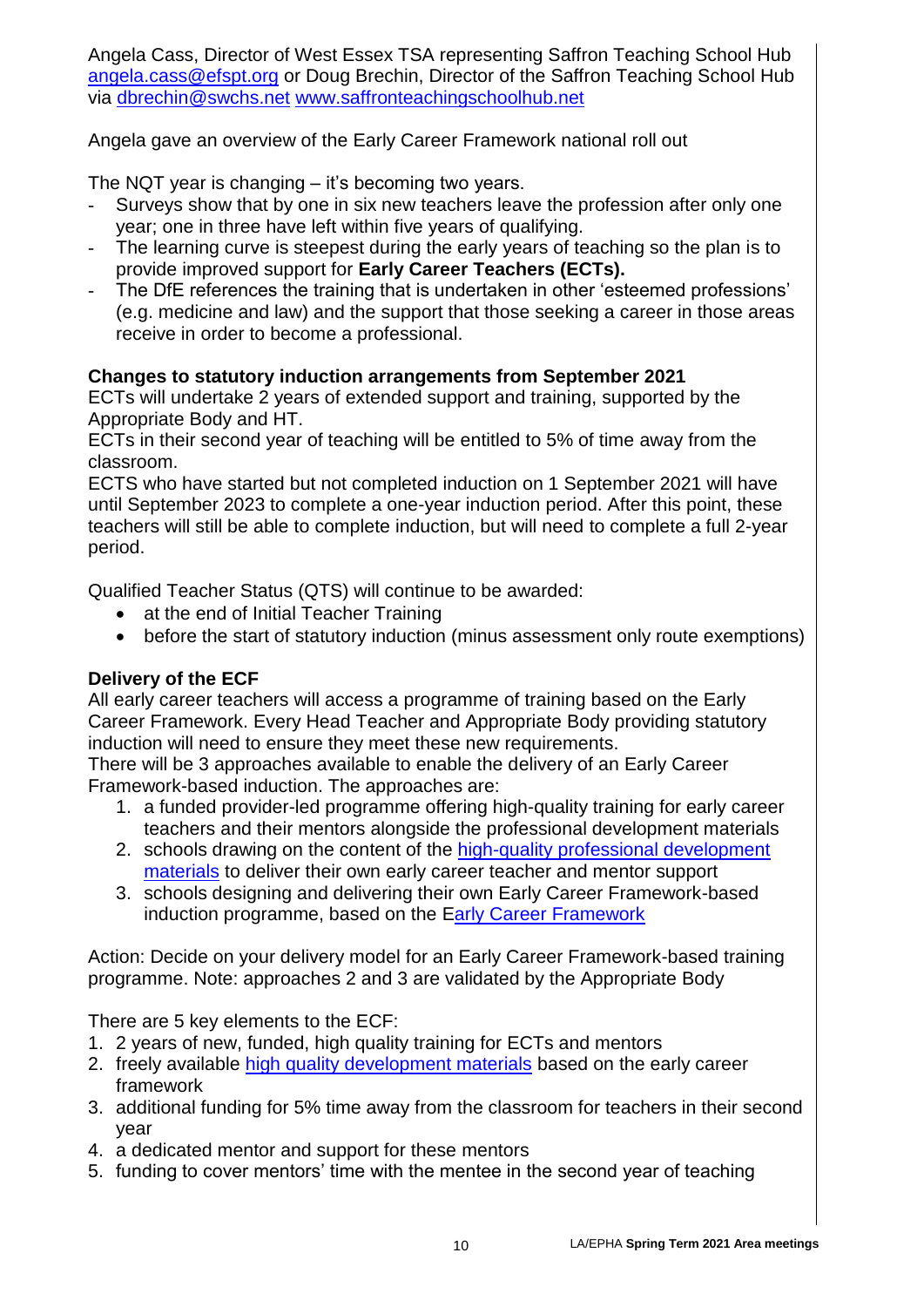**The Role of the Appropriate Body** – held by Local Authorities (including Essex) and Teaching School Hubs

- compliance checks to ensure statutory induction entitlements of early career teachers are met
- assessment verification based on individual headteachers' recommendations
- ensure that all Early Career Teachers have access to an ECF-based induction

Action: Register your ECT(s) with an Appropriate Body to fulfil statutory induction requirements.

## **Mentoring**

All early career teachers will be entitled to a dedicated mentor, who will share their expertise. Mentors will be trained and have access to resources developed by the ECF providers. This role should be separate to that of the induction tutor.

Action:

Identify potential mentors from the existing staff of your school. Who has the skills and experience necessary for this role?

# **The Five Core Areas of the ECF**

- Behaviour management
- Pedagogy
- Curriculum
- Assessment
- **•** Professional Behaviours

The ECF should not be used as an assessment framework, and assessment should only be made against the Teachers' Standards.

Working in partnership with Education Development Trust, one of the Early Roll Out ECF accredited providers,

Saffron Teaching School Hub has worked in 2020/2021 to deliver the Early Career Framework as a one year expansion programme available to NQTs whose ITT year was severely disrupted.

As part of the National Roll Out, STSH will be reviewing the six accredited providers' programmes and will be a delivery partner for one or more of these. A team of 14 facilitators will deliver the programme across the five LADs.

What else is part of the Saffron Teaching School Hub Early Career Development offer? Subject Knowledge Enhancement for Primary Teachers

Recognising the vast subject knowledge requirement for primary teachers, we will offer a series of optional twilights for ECTs to gain further development.

We also aim to be responsive and create training opportunities subject to demand.

## **4. LET'S TALK: A COMMON LANGUAGE AND UNDERSTANDING OF EMOTIONAL WELLBEING AND MENTAL HEALTH**

Lianne Canning, Emotional Wellbeing and Mental Health Co-ordinator (North East and South meetings)

Beth Brown, Emotional Wellbeing and Mental Health Co-ordinator (West and Mid meetings)

A joined-up approach between services to support the emotional wellbeing and mental health of children and young people

The purpose of this new guidance document is to provide a **shared understanding of emotional wellbeing and mental health** so that children and young people (CYP), families, schools/settings and service providers **use a common language**, are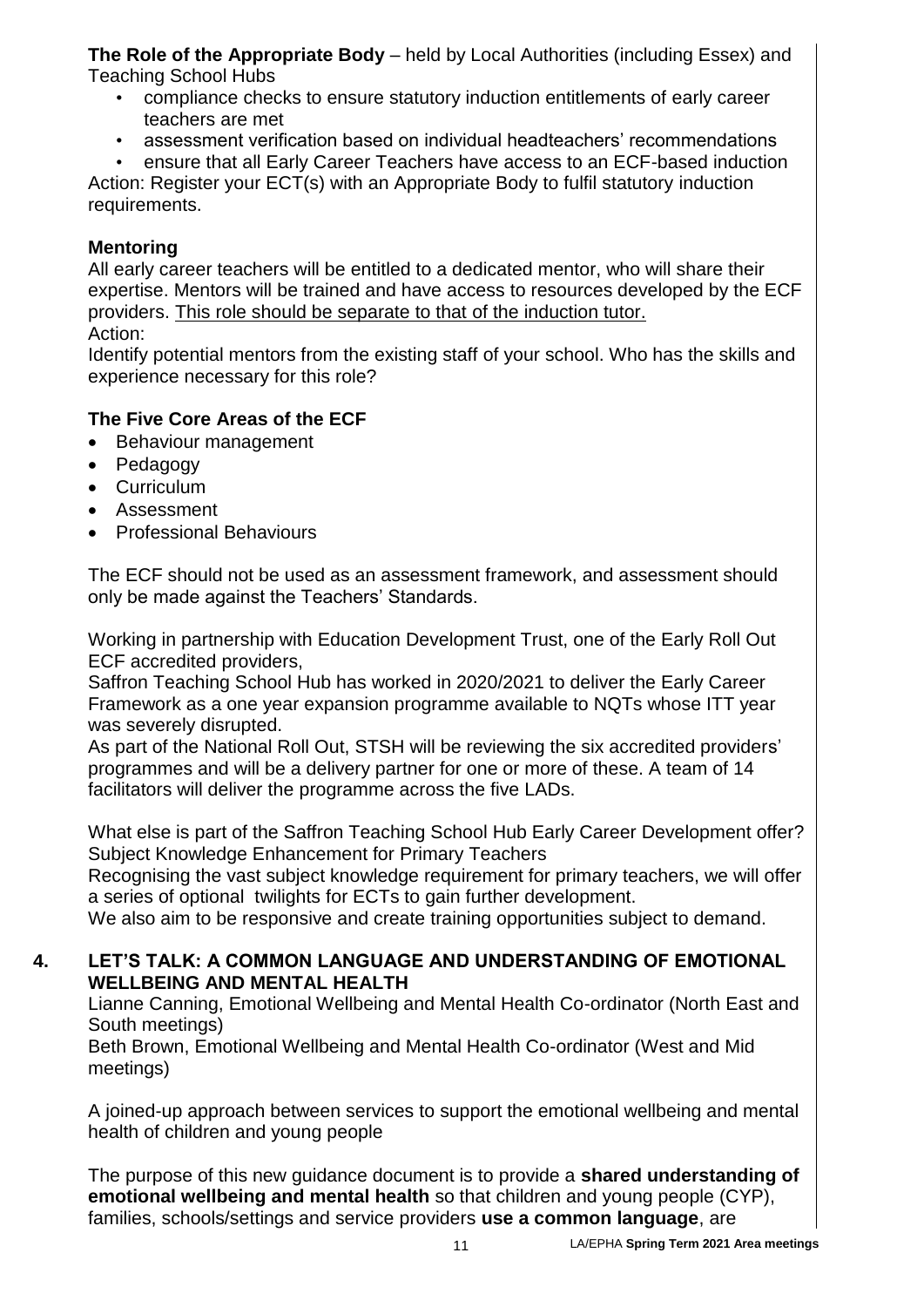understood and can plan for consistent and equitable support. It is for anyone in Essex, Southend & Thurrock who works with or supports CYP, with a particular focus on emotional wellbeing and mental health. This includes schools/settings, health services and care providers, but it may also be useful for others who provide support as well as parents/carers. Alternative versions aimed at families and children/young people are currently in development.

All versions are being launched in the Spring term.

## **Helpful and unhelpful language**

Unfortunately, there continues to be **inconsistencies and unclear approaches** across the systems and CYP, families and professionals report experiencing or hearing a range of **derogatory and unhelpful terms/phrases** which are experienced as judgemental and **maintain the stigma** around mental health.

The guide includes a table to illustrate how some of the **unhelpful language we may currently hear can be adapted** to promote compassion and kindness, hope, connection and belonging.

## **Risk and protective factors**

Risk and protective factors are **environmental influences on a CYP's wellbeing**. They are important to consider as they explore the **barriers and support mechanisms that are available** to them at the time of assessment/review. By using this approach, our **assessments are more holistic** and moves us away from a 'within child' model, placing more of a focus on the support that needs to be made available to them and what will make the greatest amount of difference for them. Exploring risk and protective factors sensitively with families can enable **increased knowledge and understanding of how more protective factors can be provided within different contexts** e.g. school, home and community, providing families with the autonomy and empowerment to explore further changes that could be made.

The guide includes detailed tables of what Emotional Wellbeing and Mental Health looks like at different levels of need. It will be accompanied by an explanatory leaflet and poster.

Full presentation available at https://essexprimaryheads.co.uk/story/2000171/springterm-2021-primary-headteacher-meetings

#### **5. SAFEGUARDING AND HEADTEACHER WELLBEING UPDATE**

Jo Barclay, Schools Safeguarding Manager, gave the following update at the meetings.

## **i) Spring term safeguarding briefing paper**

The latest spring term safeguarding briefing was emailed to primary schools on 1<sup>st</sup> March. The briefings are now being sent to all Designated Safeguarding Leads and Deputy DSLs as well as directly to headteachers. Jo noted that Hayley Speed is now a full time member of the safeguarding team, and she has been working to establish a comprehensive list of DSLs in schools.

## **ii) Safeguarding forums**

The session will provide a safeguarding update and other key, relevant information to support settings in safeguarding. These sessions contribute to the CPD for Designated Safeguarding Leads (or Deputy Designated Safeguarding Leads).

Virtual Sessions – via Teams

- Monday 22 March 2021
- Thursday 25 March 2021

One person (Designated Safeguarding Lead or Deputy) per school. Please [click here](https://lnks.gd/l/eyJhbGciOiJIUzI1NiJ9.eyJidWxsZXRpbl9saW5rX2lkIjoxMDIsInVyaSI6ImJwMjpjbGljayIsImJ1bGxldGluX2lkIjoiMjAyMTAzMDguMzY1MjMzMTEiLCJ1cmwiOiJodHRwczovL2NvbnN1bHRhdGlvbnMuZXNzZXguZ292LnVrL3dvcmtmb3JjZS1kZXZlbG9wbWVudC0xLzI5YjhmZGU0In0.gd2baTNuqZPe0fWC5u28ve8tMhW93Y8zhBLpfrb8zVc/s/564077043/br/99556902598-l) to book your place.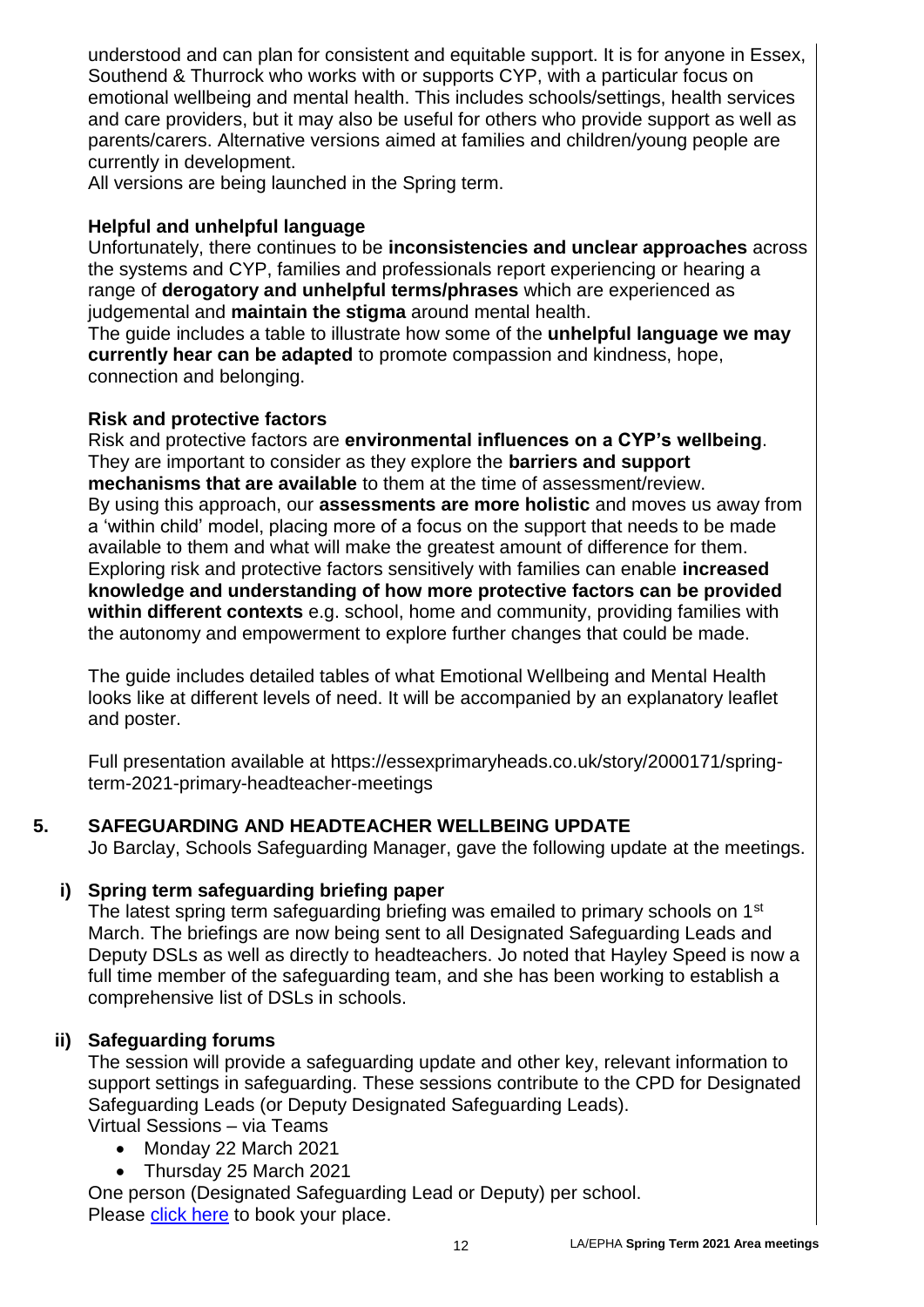# **iii) Child Protection Policy for wider opening**

Available on the safeguarding page of the infolink <https://schools.essex.gov.uk/pupils/Safeguarding/Pages/Safeguarding.aspx>

If schools have adopted the January policy/appendix for the school closure period, they should now discard that version.

## **iv) Site security and lockdown procedures**

Jo has been working with the health and safety team and the police to develop procedures in the event of a school needing to lockdown in a security emergency. She noted that it is difficult and inappropriate to have a "one size fits all" policy, as every incident will be different. She is also working with Ralph Holloway and Steve Whitfield to develop guidance on reporting serious incidents.

#### **v) Level 3 DSL training**

Juniper Education is now responsible for organising and delivering Level 3 accredited training, and Jo has been working with them to develop their offer for September. Jo noted that the feedback from this training is usually positive, but she would welcome any suggestions to ensure that the training package meets the needs of headteachers and DSLs.

## **vi) 2 Johns online safety training**

The recent online safety training, delivered by the 2 Johns, was attended by 685 professionals and was well received. The resources have also been welcomed. This training was funded by the Violence and Vulnerability Unit, and Jo has aksed the 2 Johns to provide a recorded update at the safeguarding forums.

#### **vii) Safeguarding pupils in Alternative Provision**

Jo has been working with Julie Keating and the Education Access team to strengthen the safeguarding arrangements for children and young people who attend alternative provision. They are developing model templates and paperwork to support schools.

## **viii) Reducing risk of suicide guidance**

This guidance has been updated and has been branded in line with the Let's Talk approach in Essex. The update includes a greater focus on mental health and emotional wellbeing.

#### **ix) Headteacher wellbeing**

Jo, Stephen Chynoweth and Steve Whitfield ran a further online training session attended by 130 governors (around 350 have now attended the wellbeing training). She has scheduled a meeting with the governance and clerking teams in Juniper Education to ensure that the approach, support and training are aligned.

Jo is considering the next step in the programme, including developing coaching support; she is liaising with the EPHA Professional Officer.

## **x) MACE reports**

These are sent out to schools each term; it was noted by headteachers that these are very helpful to give the safeguarding context in each area.